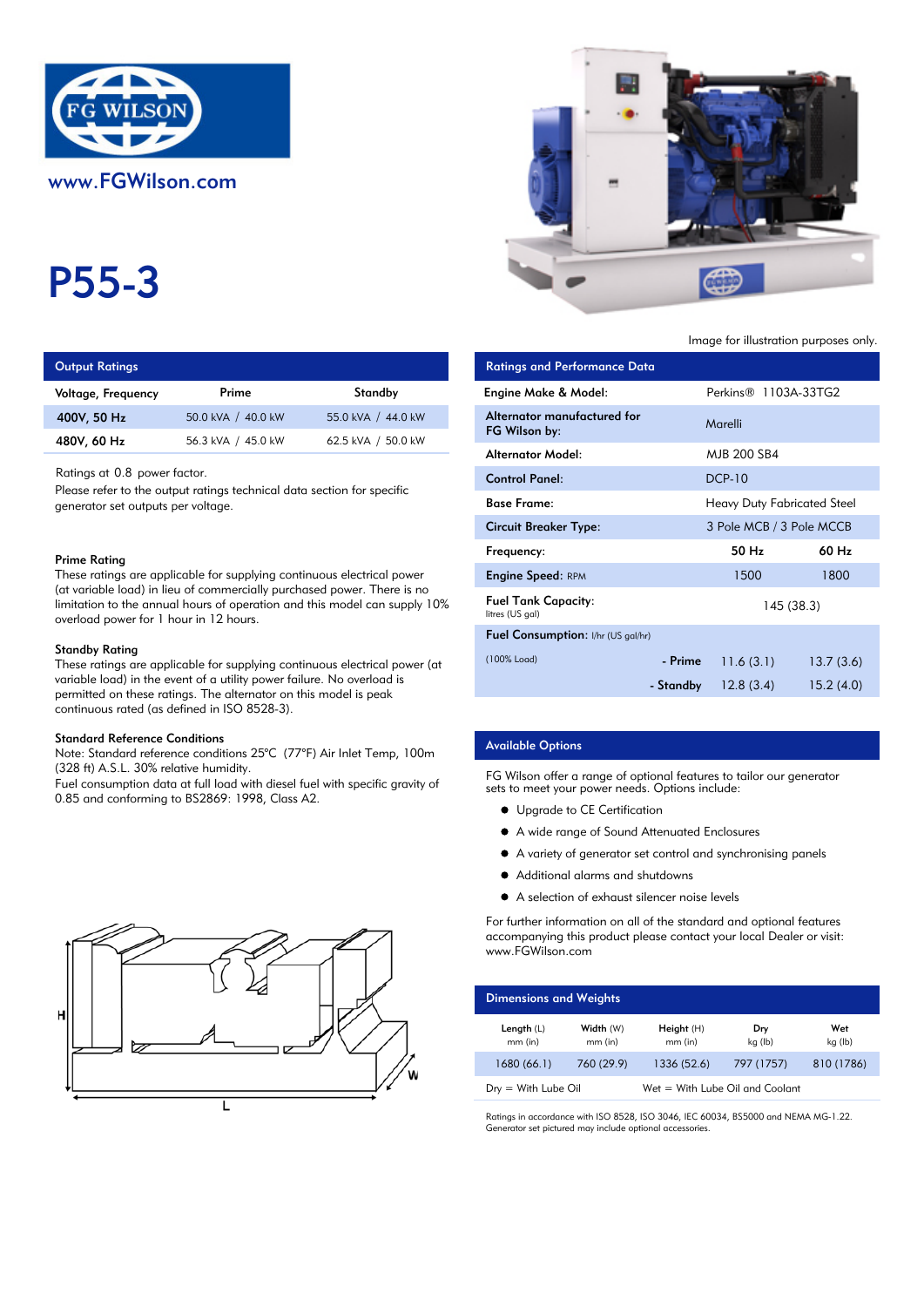| <b>Engine Technical Data</b>                                      |                    |                         | <b>Air Systems</b>               |
|-------------------------------------------------------------------|--------------------|-------------------------|----------------------------------|
| No. of Cylinders / Alignment:                                     |                    | 3 / In Line             | Air Filter Ty                    |
| Cycle:                                                            |                    | 4 Stroke                | <b>Combustion</b>                |
| Bore / Stroke: mm (in)                                            |                    | 105.0 (4.1)/127.0 (5.0) |                                  |
| Induction:                                                        |                    | Turbocharged            |                                  |
| <b>Cooling Method:</b>                                            |                    | Water                   | Max. Comb<br><b>Restriction:</b> |
| <b>Governing Type:</b>                                            |                    | Mechanical              |                                  |
| <b>Governing Class:</b>                                           |                    | ISO 8528 G2             |                                  |
| <b>Compression Ratio:</b>                                         |                    | 17.25:1                 | <b>Cooling Sys</b>               |
| Displacement: I (cu. in)                                          |                    | 3.3(201.4)              | <b>Cooling Sys</b>               |
| <b>Moment of Inertia:</b> kg m <sup>2</sup> (lb/in <sup>2</sup> ) |                    | 1.14(3896)              | Water Pum                        |
| <b>Engine Electrical System:</b>                                  |                    |                         | <b>Heat Reject</b>               |
|                                                                   | - Voltage / Ground | 12/Negative             | kW (Btu/min)                     |
| - Battery Charger Amps                                            |                    | 65                      |                                  |
| Weight: kg (lb)                                                   | - Dry              | 420 (926)               | <b>Heat Radia</b>                |
|                                                                   | - Wet              | 438 (966)               | $kW$ (Btu/min)                   |

| Performance                        |           | $50$ Hz        | 60 Hz          |
|------------------------------------|-----------|----------------|----------------|
| <b>Engine Speed:</b> rpm           |           | 1500           | 1800           |
| <b>Gross Engine Power: kW (hp)</b> |           |                |                |
|                                    | - Prime   | 55.0 (74.0)    | 63.3(85.0)     |
|                                    | - Standby | 60.5(81.0)     | 69.6 (93.0)    |
| <b>BMEP:</b> $kPa$ (psi)           |           |                |                |
|                                    | - Prime   | 1333.0 (193.4) | 1279.0 (185.5) |
|                                    | - Standby | 1467.0 (212.8) | 1407.0 (204.0) |

|                                           | <b>Fuel System</b> |           |                            |                     |          |  |
|-------------------------------------------|--------------------|-----------|----------------------------|---------------------|----------|--|
| <b>Fuel Filter Type:</b>                  |                    |           |                            | Replaceable Element |          |  |
| <b>Recommended Fuel:</b>                  |                    |           | Class A2 Diesel or BSEN590 |                     |          |  |
| <b>Fuel Consumption:</b> I/hr (US gal/hr) |                    |           |                            |                     |          |  |
|                                           |                    | 110%      | 100%                       | 75%                 | 50%      |  |
|                                           | Prime              | Load      | Load                       | Load                | Load     |  |
|                                           | 50 Hz              | 12.8(3.4) | 11.6(3.1)                  | 8.7(2.3)            | 6.2(1.6) |  |
|                                           | 60 Hz              | 15.2(4.0) | 13.7(3.6)                  | 10.5(2.8)           | 7.6(2.0) |  |

L

|                | 100%      | 75%       | 50%      |
|----------------|-----------|-----------|----------|
| <b>Standby</b> | Load      | Load      | Load     |
| 50 Hz          | 12.8(3.4) | 9.5(2.5)  | 6.7(1.8) |
| 60 Hz          | 15.2(4.0) | 11.4(3.0) | 8.3(2.2) |

(Based on diesel fuel with a specific gravity of 0.85 and conforming to BS2869, Class A2)

| <b>Air Systems</b>                                                 | 50 Hz     | $60$ Hz             |  |
|--------------------------------------------------------------------|-----------|---------------------|--|
| Air Filter Type:                                                   |           | Replaceable Element |  |
| <b>Combustion Air Flow:</b> $m^3/m$ in (cfm)                       |           |                     |  |
| - Prime                                                            | 3.8(134)  | 4.7 (166)           |  |
| - Standby                                                          | 3.9(138)  | 4.9 (173)           |  |
| Max. Combustion Air Intake<br><b>Restriction:</b> kPa (in $H_2O$ ) | 8.0(32.1) | 8.0(32.1)           |  |

| 17.25:1        | <b>Cooling System</b>                                                     | $50$ Hz                                                          | 60 Hz        |  |  |  |
|----------------|---------------------------------------------------------------------------|------------------------------------------------------------------|--------------|--|--|--|
| 3.3(201.4)     | Cooling System Capacity: I (US gal)                                       | 10.2(2.7)                                                        | 10.2(2.7)    |  |  |  |
| 1.14(3896)     | <b>Water Pump Type:</b>                                                   |                                                                  | Centrifugal  |  |  |  |
|                | Heat Rejected to Water & Lube Oil:                                        |                                                                  |              |  |  |  |
| 12/Negative    | kW (Btu/min)<br>- Prime                                                   | 35.2 (2002)                                                      | 41.0 (2332)  |  |  |  |
| 65             | - Standby                                                                 | 37.7 (2144)                                                      | 42.8 (2434)  |  |  |  |
| 420 (926)      |                                                                           | Heat Radiation to Room: Heat radiated from engine and alternator |              |  |  |  |
| 438 (966)      | kW (Btu/min)<br>- Prime                                                   |                                                                  | 16.6(944)    |  |  |  |
|                | - Standby                                                                 |                                                                  | 17.4 (990)   |  |  |  |
|                | Radiator Fan Load: kW (hp)                                                | 1.0(1.3)                                                         | 1.7(2.3)     |  |  |  |
| 50 Hz<br>60 Hz | Radiator Cooling Airflow: m <sup>3</sup> /min (cfm)                       | 110.4 (3899)                                                     | 145.8 (5149) |  |  |  |
| 1800<br>1500   | <b>External Restriction to</b><br><b>Cooling Airflow:</b> Pa (in $H_2O$ ) | 125(0.5)                                                         | 125(0.5)     |  |  |  |

Designed to operate in ambient conditions up to 50°C (122°F).

Contact your local FG Wilson Dealer for power ratings at specific site conditions.

| <b>Lubrication System</b>      |                      |
|--------------------------------|----------------------|
| Oil Filter Type:               | Spin-On, Full Flow   |
| Total Oil Capacity: I (US gal) | 8.3(2.2)             |
| Oil Pan: $(US gal)$            | 7.8(2.1)             |
| Oil Type:                      | API CG4 / CH4 15W-40 |
| <b>Oil Cooling Method:</b>     | Water                |

| <b>Exhaust System</b>                           | 50 Hz     | 60 Hz     |
|-------------------------------------------------|-----------|-----------|
| Maximum Allowable Back Pressure:<br>kPa (in Hg) | 10.0(3.0) | 15.0(4.4) |
| <b>Exhaust Gas Flow:</b> $m^3/m$ in (cfm)       |           |           |
| - Prime                                         | 8.4(297)  | 9.8(346)  |
| - Standby                                       | 8.8(311)  | 10.6(374) |
| Exhaust Gas Temperature: °C (°F)                |           |           |
| - Prime                                         | 464 (867) | 445 (833) |
| - Standby                                       | 483 (901) | 477 (891) |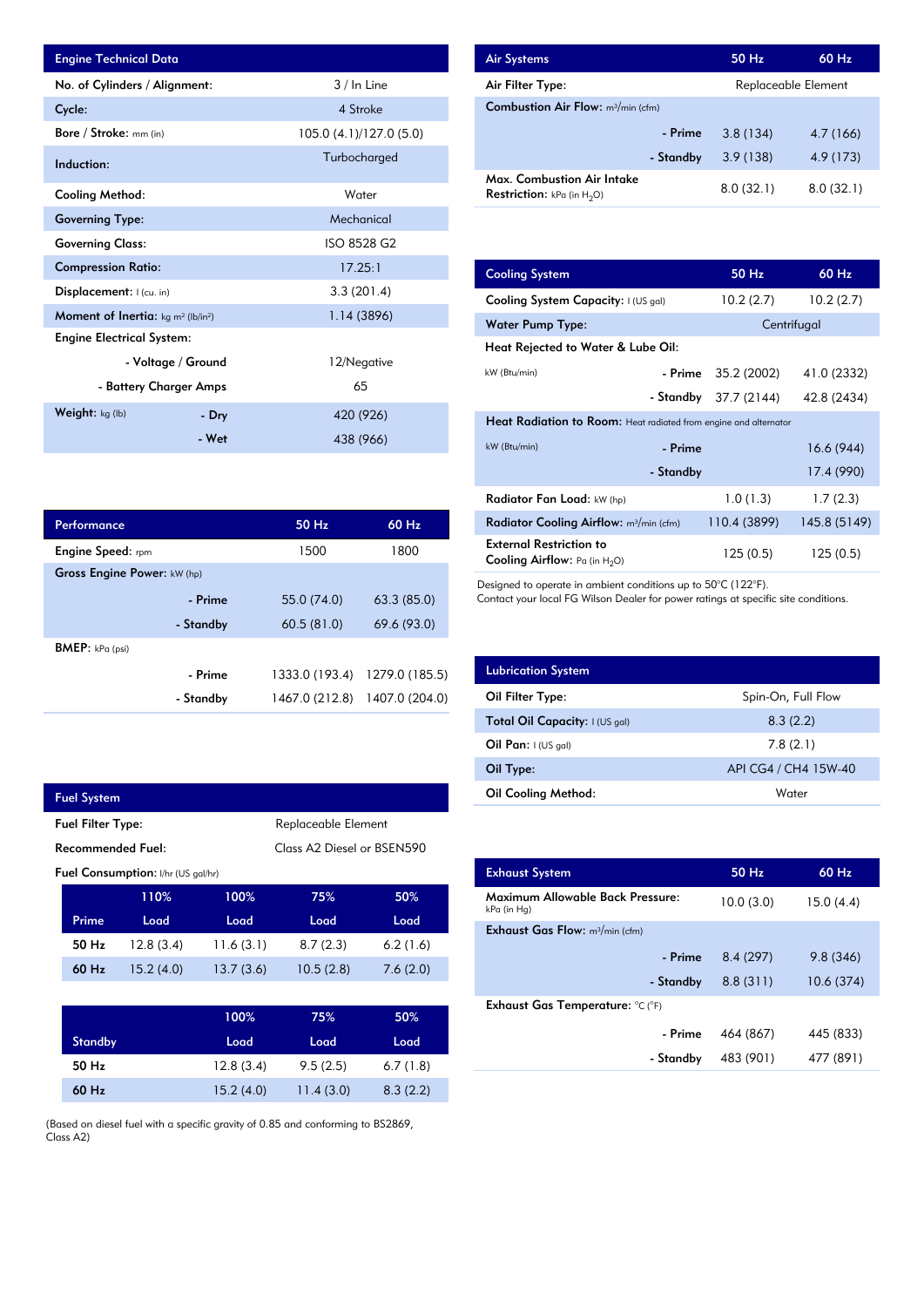| <b>Alternator Physical Data</b>   |                    |
|-----------------------------------|--------------------|
| Manufactured for FG Wilson by:    | Marelli            |
| Model:                            | <b>MJB 200 SB4</b> |
| No. of Bearings:                  |                    |
| <b>Insulation Class:</b>          | н                  |
| <b>Winding Pitch Code:</b>        | $2/3 - MO$         |
| Wires:                            | 12                 |
| <b>Ingress Protection Rating:</b> | IP <sub>23</sub>   |
| <b>Excitation System:</b>         | <b>SHUNT</b>       |
| <b>AVR Model:</b>                 | Mark V             |

| <b>Alternator Operating Data</b>          |                                                          |  |  |  |  |
|-------------------------------------------|----------------------------------------------------------|--|--|--|--|
| <b>Overspeed:</b> rpm                     | 2250                                                     |  |  |  |  |
| <b>Voltage Regulation:</b> (Steady state) | $+/- 1.0%$                                               |  |  |  |  |
| Wave Form NEMA $=$ TIF:                   | 50                                                       |  |  |  |  |
| Wave Form IEC $=$ THF:                    | 2.0%                                                     |  |  |  |  |
| <b>Total Harmonic content LL/LN:</b>      | 2.0%                                                     |  |  |  |  |
| Radio Interference:                       | Suppression is in line with European<br>Standard EN55011 |  |  |  |  |
| Radiant Heat: kW (Btu/min)                |                                                          |  |  |  |  |
| $-50$ Hz                                  |                                                          |  |  |  |  |
| - 60 Hz                                   | 6.4(364)                                                 |  |  |  |  |

| <b>Alternator</b><br><b>Performance Data:</b> |          |                                  | 50 Hz                |          |                      |                      | 60 Hz                |                      |
|-----------------------------------------------|----------|----------------------------------|----------------------|----------|----------------------|----------------------|----------------------|----------------------|
| Data Item                                     | 415/240V | 400/230V<br>230/115V<br>200/115V | 380/220V<br>220/110V | 220/127V | 480/277V<br>240/139V | 380/220V<br>220/110V | 240/120V<br>208/120V | 440/254V<br>220/127V |
| <b>Motor Starting</b><br>Capability* kVA      | 50       | 50                               | 50                   | 60       | 50                   | 40                   | 40                   | 40                   |
| <b>Short Circuit</b><br><b>Capacity %</b>     |          |                                  |                      |          |                      |                      |                      |                      |
| <b>Reactances: Per Unit</b>                   |          |                                  |                      |          |                      |                      |                      |                      |
| Xd                                            | 3.520    | 3.790                            | 4.070                | 3.130    | 3.560                | 3.790                | 4.420                | 4.160                |
| X'd                                           | 0.320    | 0.340                            | 0.370                | 0.280    | 0.320                | 0.430                | 0.400                | 0.380                |
| $X^{\mathsf{H}}$                              | 0.135    | 0.145                            | 0.156                | 0.120    | 0.136                | 0.183                | 0.169                | 0.159                |

Reactances shown are applicable to prime ratings.

\*Based on 30% voltage dip at 0 power factor.

| Output Ratings Technical Data 50 Hz |            |      |            |      |         |          |            | Output Ratings Technical Data 60 Hz |            |
|-------------------------------------|------------|------|------------|------|---------|----------|------------|-------------------------------------|------------|
| Voltage                             | Prime:     |      | Standby:   |      | Voltage |          | Prime:     | Standby:                            |            |
|                                     | <b>kVA</b> | kW   | <b>kVA</b> | kW   |         |          | <b>kVA</b> | kW                                  | <b>kVA</b> |
| 415/240V                            | 50.0       | 40.0 | 55.0       | 44.0 |         | 480/277V | 56.3       | 45.0                                | 62.5       |
| 400/230V                            | 50.0       | 40.0 | 55.0       | 44.0 |         | 220/127V | 55.4       | 44.3                                | 60.8       |
| 380/220V                            | 48.5       | 38.8 | 53.0       | 42.4 |         | 380/220V | 47.5       | 38.0                                | 52.3       |
| 230/115V                            | 50.0       | 40.0 | 55.0       | 44.0 |         | 240/120V | 52.6       | 42.1                                | 57.8       |
| 220/127V                            | 50.0       | 40.0 | 55.0       | 44.0 |         |          |            |                                     |            |
| 220/110V                            | 48.5       | 38.8 | 53.0       | 42.4 |         | 440/254V | 55.4       | 44.3                                | 60.8       |
| 200/115V                            | 50.0       | 40.0 | 55.0       | 44.0 |         | 220/110V | 47.5       | 38.0                                | 52.3       |
|                                     |            |      |            |      |         | 208/120V | 52.6       | 42.1                                | 57.8       |
|                                     |            |      |            |      |         | 240/139V | 56.3       | 45.0                                | 62.5       |
|                                     |            |      |            |      |         |          |            |                                     |            |
|                                     |            |      |            |      |         |          |            |                                     |            |
|                                     |            |      |            |      |         |          |            |                                     |            |